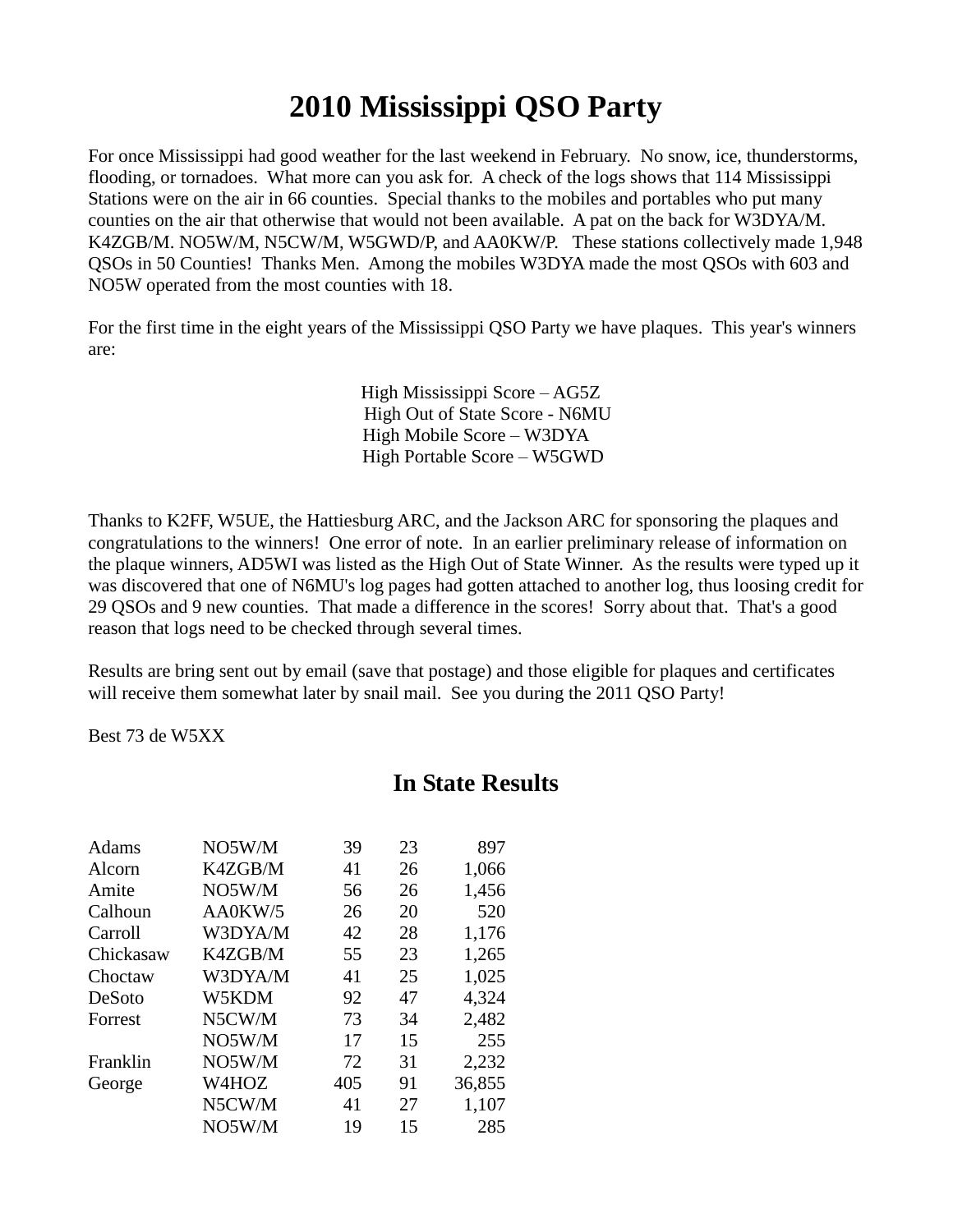| Greene      | N5CW/M           | 38  | 22  | 836    |
|-------------|------------------|-----|-----|--------|
| Hancock     | NO5W/M           | 11  | 7   | 77     |
| Harrison    | NA5DX            | 205 | 56  | 11,480 |
|             | WQ5L             | 135 | 48  | 6,480  |
|             | W5SGL            | 23  | 17  | 1,391  |
|             | NO5W/M           | 23  | 16  | 368    |
|             | KF5CST           | 18  | 15  | 270    |
| Hinds       | NI5F             | 144 | 48  | 6,912  |
|             | <b>KE5KTU</b>    | 62  | 29  | 1,798  |
|             | NW5R             | 28  | 26  | 728    |
|             | W3DYA/M          | 33  | 21  | 693    |
| Holmes      | W3DYA/M          | 38  | 28  | 1,064  |
| Itawamba    | K5TV             | 154 | 59  | 9,086  |
|             | K4ZGB/M          | 74  | 35  | 2,590  |
| Jackson     | K <sub>2FF</sub> | 150 | 52  | 7,800  |
|             | K7ZYV            | 98  | 48  | 4,704  |
|             | NO5W/M           | 25  | 20  | 500    |
| Jefferson   | NO5W/M           | 31  | 23  | 713    |
| Jones       | N5CW/M           | 20  | 15  | 300    |
| Kemper      | W3DYA/M          | 25  | 18  | 450    |
| Lafayette   | W5UMS            | 121 | 54  | 6,534  |
| Lamar       | AG5Z             | 803 | 116 | 93,148 |
|             | NO5W/M           | 18  | 15  | 270    |
|             | N5CW/M           | 15  | 10  | 150    |
| Lauderdale  | W3DYA/M          | 33  | 21  | 693    |
| Lee         | K4ZGB/M          | 55  | 31  | 1,705  |
| Lincoln     | K5DWI            | 295 | 75  | 22,125 |
|             | WB5ASP           | 199 | 57  | 11,343 |
|             | NO5W/M           | 34  | 23  | 782    |
| Lowndes     | <b>KC5ULN</b>    | 61  | 34  | 2,074  |
|             | W3DYA/M          | 46  | 24  | 1,104  |
| Madison     | W3DYA/M          | 42  | 24  | 1,008  |
| Marion      | NO5W/M           | 27  | 18  | 486    |
| Monroe      | AE5BR            | 235 | 71  | 16,685 |
|             | K4ZGB/M          | 29  | 18  | 522    |
| Montgomery  | W3DYA/M          | 32  | 21  | 672    |
| Newton      | W3TWD            | 71  | 42  | 2,982  |
|             | W3DYA/M          | 22  | 16  | 352    |
| Noxubee     | W3DYA/M          | 41  | 25  | 1,025  |
| Oktibbeha   | W3DYA/M          | 39  | 28  | 1,092  |
|             | N5EJK            | 23  | 13  | 299    |
| Pearl River | NO5W/M           | 5   | 4   | 20     |
| Perry       | N5CW/M           | 24  | 22  | 528    |
|             | NO5W/M           | 11  | 7   | 77     |
| Pike        | NO5W/M           | 42  | 25  | 1,050  |
| Pontotoc    | K4ZGB/M          | 39  | 23  | 897    |
| Prentiss    | K4ZGB/M          | 32  | 19  | 608    |
| Rankin      | W3DYA/M          | 35  | 23  | 805    |
| Scott       | W3DYA/M          | 18  | 13  | 234    |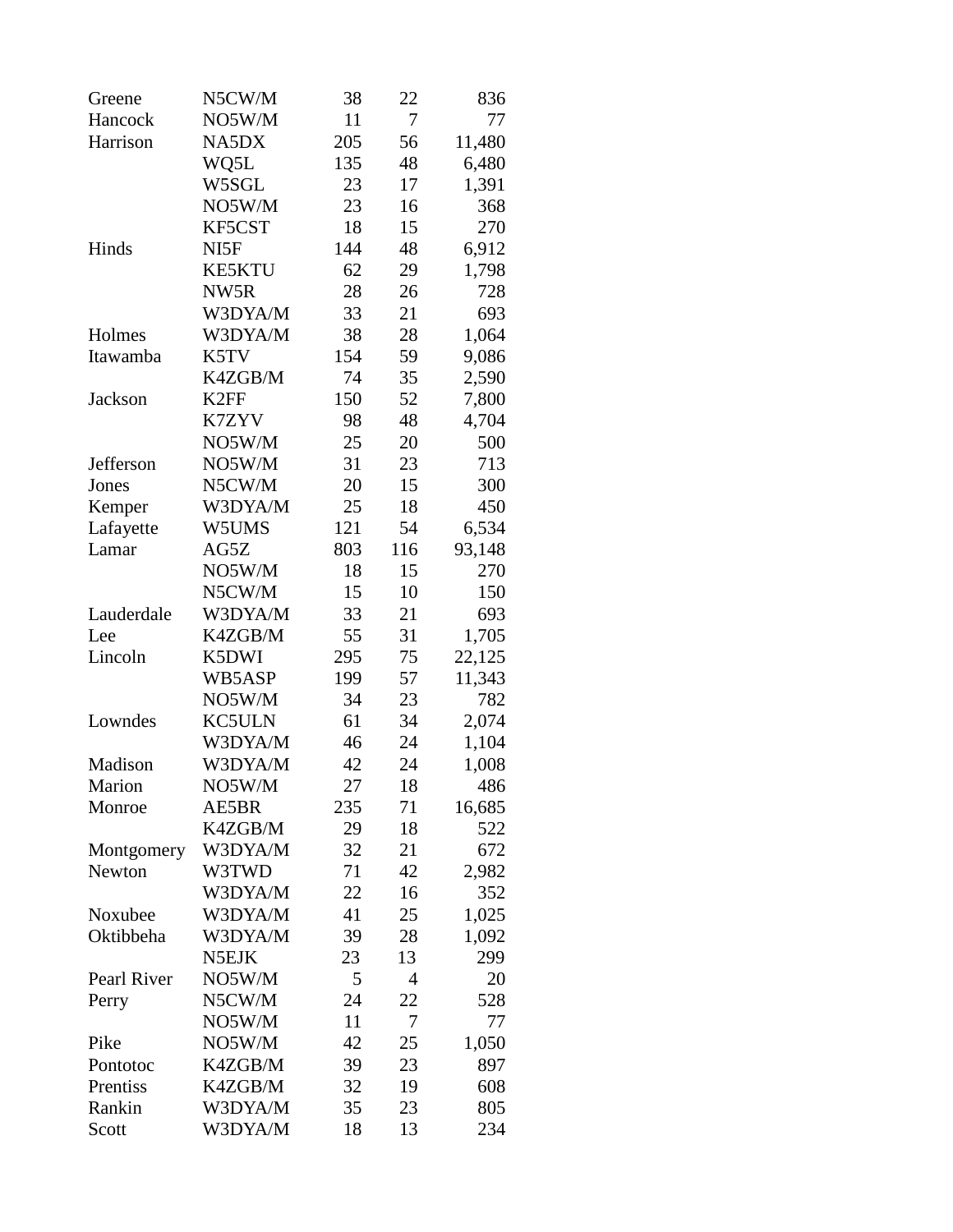| Stone      | NO5W/M   | 10  | 8   | 80     |
|------------|----------|-----|-----|--------|
| Tippah     | K4ZGB/M  | 32  | 26  | 832    |
| Tishomingo | K4ZGB/M  | 53  | 32  | 1,696  |
| Tunica     | W5GWD    | 128 | 61  | 7,808  |
| Union      | K4ZGB/M  | 40  | 24  | 960    |
| Walthall   | NO5W/M   | 21  | 15  | 315    |
| Warren     | $W5XX**$ | 680 | 138 | 93,840 |
| Washington | K5FA     | 109 | 49  | 5,341  |
| Wayne      | N5CW/M   | 76  | 36  | 2,736  |
| Webster    | W3DYA/M  | 50  | 31  | 1,550  |
| Wilkinson  | NO5W/M   | 24  | 20  | 480    |
| Yazoo      | W3DYA/M  | 24  | 15  | 360    |

\*\* Log Checker; not eligible for plaque or certificate

## **Out of State Results**

| NΗ             | W1END                         | 24             | 23 | 552   |
|----------------|-------------------------------|----------------|----|-------|
| RI             | W1KDA                         | 21             | 14 | 294   |
|                | K <sub>1</sub> S <sub>D</sub> | $\overline{4}$ | 4  | 16    |
| NJ             | W2CVW                         | 40             | 22 | 880   |
| PA             | KB3IPZ                        | 6              | 5  | 30    |
| FL             | W5JBV                         | 48             | 25 | 1,200 |
| GA             | K4BAI                         | 50             | 35 | 1,750 |
| TN             | K4AMC                         | 37             | 32 | 1,184 |
| VA             | K4YT                          | 67             | 35 | 2,345 |
|                | W4ZPR                         | 6              | 6  | 36    |
|                | W4JHU                         | 5              | 4  | 20    |
| AR             | AD5WI                         | 79             | 50 | 3,950 |
| LA             | WA5TRX                        | 35             | 25 | 875   |
| OK             | AA5JG                         | 28             | 20 | 560   |
| TX             | W5ESE                         | 68             | 39 | 2,652 |
|                | K5ME                          | 15             | 13 | 195   |
| CA             | N6MU                          | 109            | 43 | 4,687 |
|                | W7GKF/6                       | 42             | 24 | 1,008 |
| AZ             | KS5A                          | 46             | 30 | 1,380 |
|                | W7KAM                         | 10             | 9  | 90    |
| WA             | AB7RW                         | 53             | 36 | 1,908 |
| MI             | WB8WKQ                        | 65             | 34 | 2,210 |
|                | W8UMP                         | 25             | 15 | 375   |
| OН             | AE8M                          | 39             | 27 | 1,053 |
|                | W8KNO                         | 6              | 5  | 30    |
| IN             | WB9CIF                        | 44             | 31 | 1,364 |
| WI             | K9BTQ                         | 55             | 30 | 1,650 |
| <b>MN</b>      | <b>WOJAR</b>                  | 15             | 12 | 180   |
| M <sub>O</sub> | <b>WONFS</b>                  | 11             | 11 | 121   |
| <b>ND</b>      | <b>NOJE</b>                   | 10             | 9  | 90    |